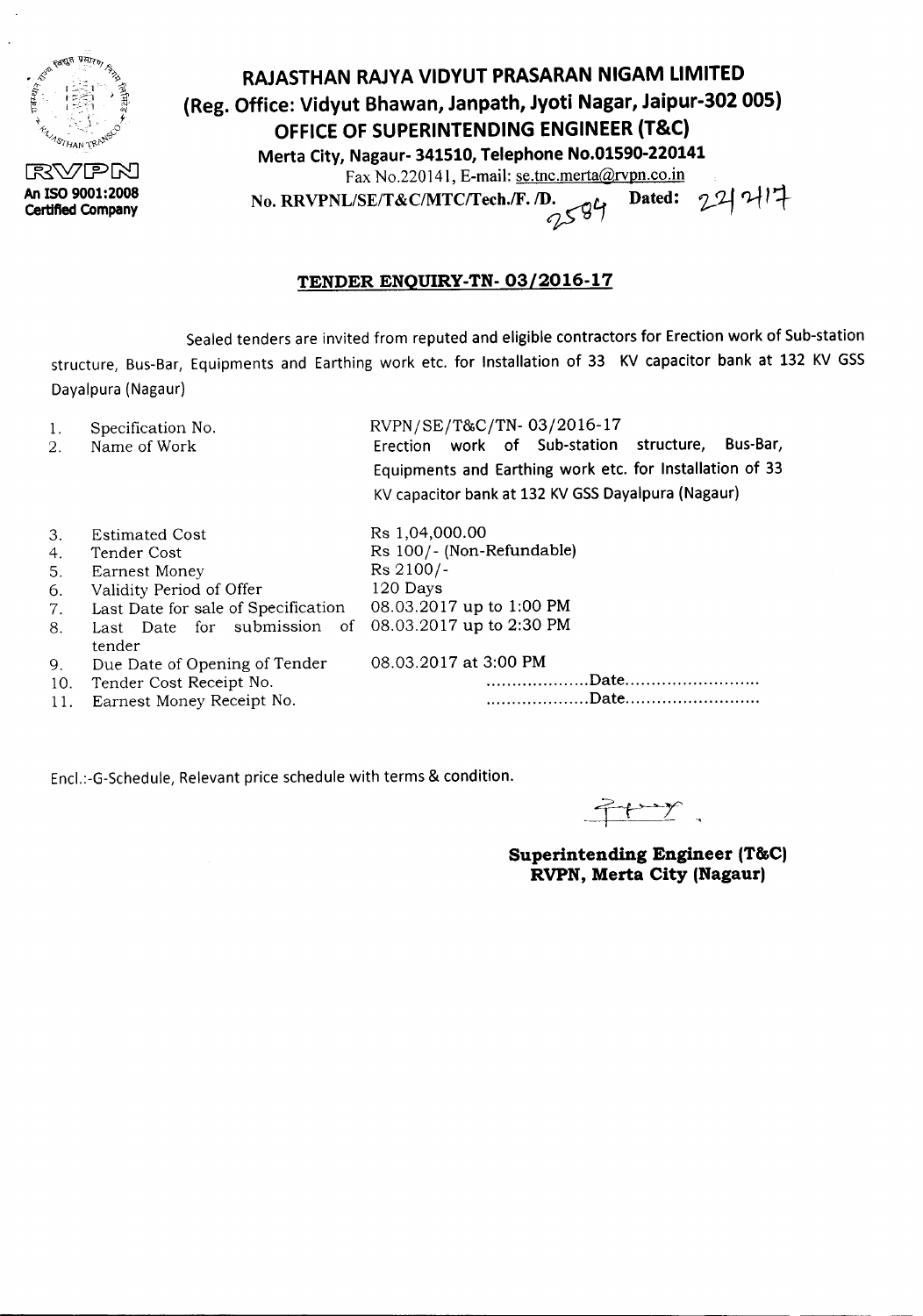## TERMS AND CONDITIONS

- 1. *Qualifying Requirement*: Only those firms who have completed construction of any 220/132 KV GSS on labour contractor of minimum of Rs 5.0 Lacs and have completed within the contract time of the work order in last two year will be qualified for tender. A completion certificate issued by authority not below the rank of Superintending Engineer is to be enclosed as proof of qualification.
- 2. The tender should be addressed to the Superintending Engineer (T&C), RVPN, Merta City having office at 400 KV GSS, Ren Road, Merta City(Nagaur).
- 3. Besides above, only such contractors should apply, who are already registered with provident fund Commissioner. The copy of certificate in this respect should be attested by Notary Public and signed by the bidder or by authorized representative of the firm.

## *4. RAJASTHAN VALUE ADDED TAX, LEVIES*& *DUTIES:*

- a) In accordance with the scope of works, this is a labour contract of erection from the "FREE ISSUE" material, hence no VAT will be leviable. However tax on such labour contracts if levied, shall be to the Contractor's account.
- b) Service Tax: The tenderer shall quote the prices inclusive of applicable service tax. Any liability towards service tax, if arises/applicable, inclusive of cost of material to be supplied by RVPN free of cost, shall be to the firms account. The tenderer shall give service tax registration number. Any statutory variation in service tax will be to contractor's accounts.
- c) Work Contract Tax: The work contract tax will be deducted at the applicable laws on the value of erection, testing & commissioning activities. Any liability arising on A/c of work 10 contract tax will be to the contractor's account. Any statutory variation in the work contract tax will be to the contractor's accounts.
- d) Income Tax: If any income tax, surcharge on income tax or any other corporate tax is attracted under the law then the same shall be paid by him as per Government rules / deducted from his bills / invoices at the prevailing rate and if such tax is not applicable, then the contractor can claim reimbursement of the same from the relevant competent authority. However necessary TDS certificate(s) shall be issued by Nigam's paying Authority.
- 5. The tender along with relevant documents as per eligibility criteria shall be submitted in closed/sealed envelope duly super scribe as 'Tender for Erection work of Sub-station structure, Bus-Bar, Equipments and Earthing work etc. for Installation of 33 KV capacitor bank at 132 KV GSS Dayalpura (Nagaur)".
- 6. The under signed does not bind himself to accept the lowest or any other tender and Reserve the right to reject any or all tender's without assigning any reason thereof
- 7. The quoted rates shall be valid for 120 days from the date of opening tenders.
- 8. The work shall be completed as per "G" schedule within 45 days from the date of placing of work order/LOI or date of issue of layout.
- 9. 90% payment shall be arranged/released as per Nigam's payment policy on completion of work as per specification through RTGS by the. Accounts Officer (T&C), RVPN, Merta City after receipt of verified bills/Invoice by the consignee.
- 10. All addition and/or alterations in the tender must be clearly initialed.
- 11. The Rate's should be quoted the FIRM prices inclusive of all taxes and duties, insurance, and other related cost both in words and figures.
- 12. All the documents issued; shall be submitted by the Tenderer duly filled up in all respect with seal and signature on each page.
- 13. Tender received late due to any reason or which are incomplete shall not be accepted for consideration,
- 14. Quantity of items may vary at the time of placement order.
- 15. Balance IO % payment will be released after 3 month from the date of satisfactory completion of work.
- 16. The Tenderer will have to deposit Tender cost by cash and EMD by cash/DD in favour of Account Officer (T&C) RVPN, Merta City.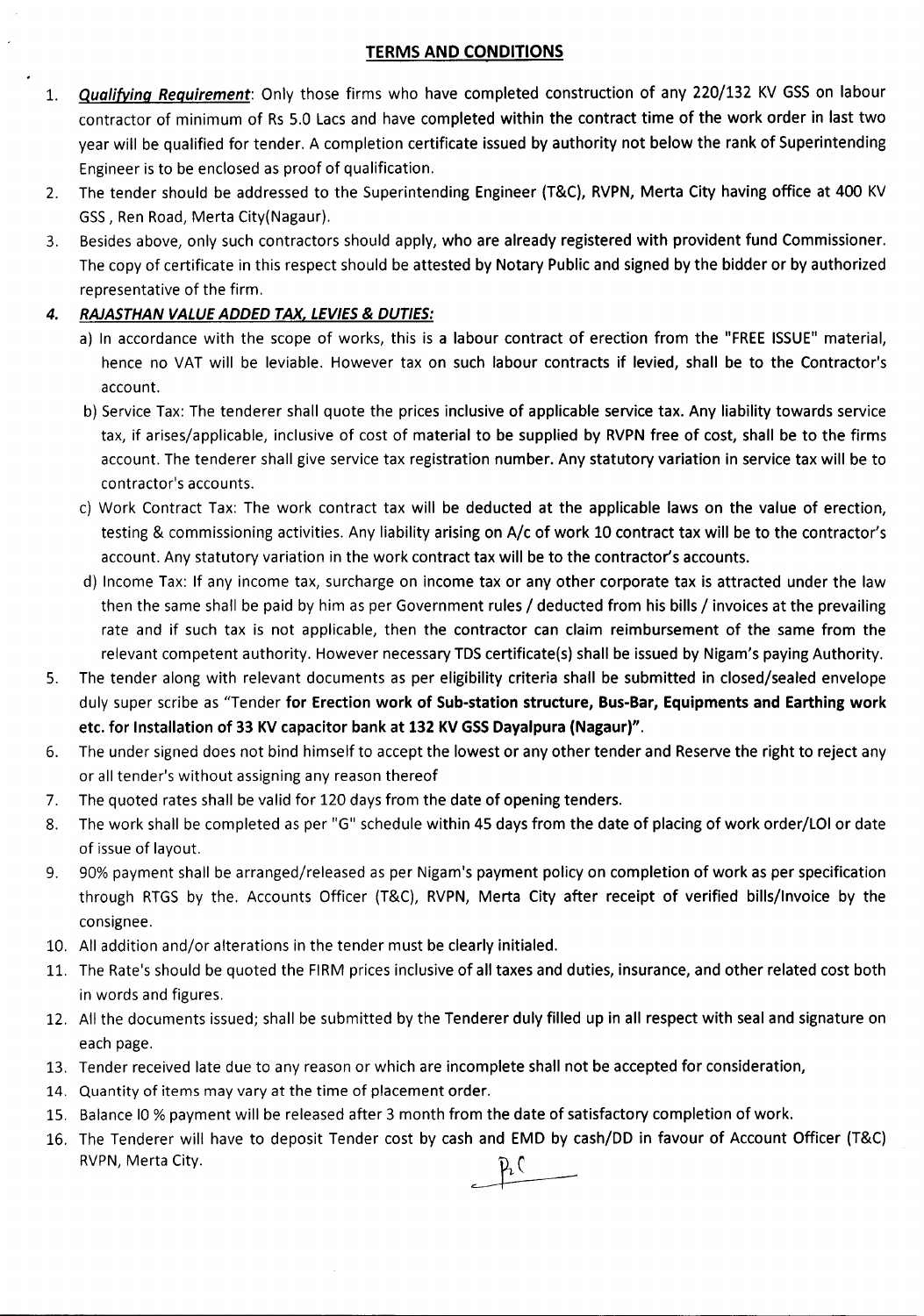## **PRICE SCHEDULE**

Name of work: Erection work of Sub-station structure, Bus-Bar, Equipments and Earthing work etc. for Installation of 33 KV capacitor bank at 132 KV GSS Dayalpura (Nagaur)".

Nameof firm/Tenderer: - .

| Description of Work                                                                                                                                                                            | Rate as<br>per G-<br>Schedule | % Above/Below<br>Rate as per G-<br>Schedule | Amount in Rs.<br>Above/Below Rate as<br>per G-Schedule | Total Price (2+4) |
|------------------------------------------------------------------------------------------------------------------------------------------------------------------------------------------------|-------------------------------|---------------------------------------------|--------------------------------------------------------|-------------------|
|                                                                                                                                                                                                |                               |                                             |                                                        |                   |
| Sub-station<br><b>Erection</b><br>work of<br>structure, Bus-Bar, Equipments and<br>Earthing work etc. for Installation<br>of 33 KV capacitor bank at 132 KV<br><b>GSS Dayalpura (Nagaur)".</b> | 63856.00                      |                                             |                                                        |                   |

TotaI Rs(In Words) .

1. I/We have read all terms and conditions of the relevant Tender Enquiry against TN No. 03/2016-17. These are acceptable to us.

2. Our Offer is valid for 120 days from the date of opening of tenders.

3. The work shall be completed within stipulated period and as per instructions/letter of the Work In-Charge.

4. The quoted rate is firm in all respect till completion of work including of insurance charges, all taxes & duties

5. Safe execution of work shall be our responsibility.

6. We shall be responsible for any "Fatal" or "Non-Fatal" accident taking place due to our negligence.

Date\_\_ / \_\_ / \_ Signature \_

Place Nameof Signatory \_

Phone/ Mobile / Fax \_ Nameof Firm, \_

Address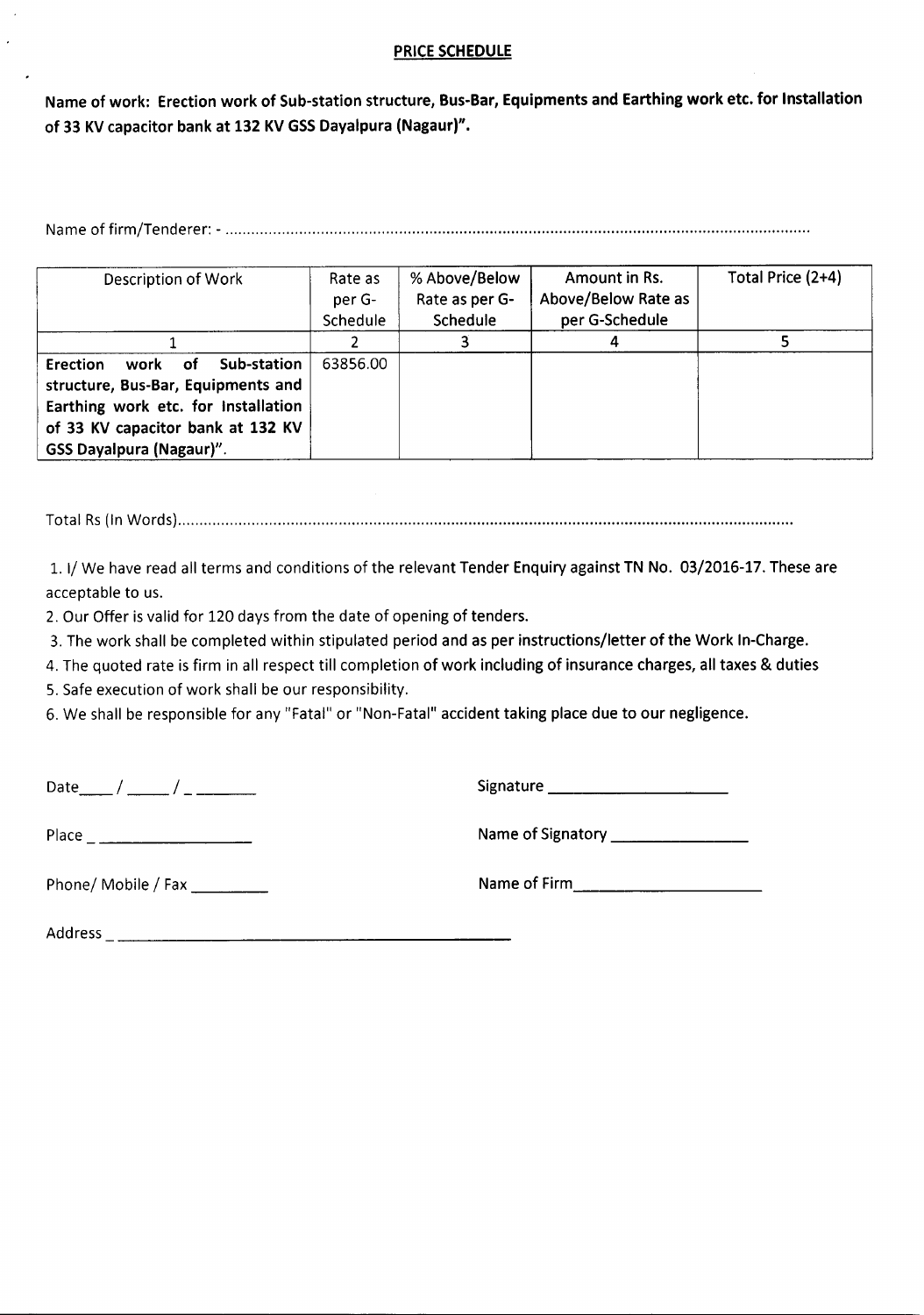| 4              | 'G'SCHEDULE                                                                                         |                |         |        |         |
|----------------|-----------------------------------------------------------------------------------------------------|----------------|---------|--------|---------|
|                | 1. Name of work :- Eraction work of 33 kv capacitor bank at 132 KV GSS Dayalpura                    |                |         |        |         |
| S.No.          | 2. BSR RVPN/SE(SSPC)XEN(TK)/BSR/A1/D.21dated04.04.2011<br>Description                               | Unit           | Unit    | Qty.   | Amount  |
|                |                                                                                                     |                | Rate in |        |         |
| $\mathbf{1}$   | 2                                                                                                   | $\overline{3}$ | 4       | 5      | 6       |
| $\mathbf{1}$   | <b>EARTH MESH WORK:-</b>                                                                            |                |         |        |         |
|                | Laying of Earth mesh with 25 mm /28 mm. dia. M.S.<br>Rod at a depth of 0.80 meter from top level of |                |         |        |         |
|                | foundation, transportation of M.S. Rods from site                                                   |                |         |        |         |
|                | store to locations, welding of M.S. Rod to M.S. Rod                                                 |                |         |        |         |
|                | along the lenth, at crossing and with earth electrodes                                              |                |         |        |         |
|                | as per drawing, application of bitumin compoun&                                                     |                |         |        |         |
|                | covering with bitumin impregnated tape on all welded                                                |                |         |        |         |
|                | joints, for the type os soil prevent at 0.80 meter below                                            |                |         |        |         |
|                | top level of foundation (M.S. Rod of above size & M.S.                                              |                |         |        |         |
|                | Flat as required shall be made available by RVPN)                                                   |                |         |        |         |
|                | (a) In case Electricity is made available by RVPN                                                   |                |         |        |         |
|                | with out charge                                                                                     |                |         |        |         |
|                | (i) Normal dry soil                                                                                 | Mtr.           | 18.00   | 110    | 1980    |
|                | (ii) Hard soil / Murram / Black cotton soil                                                         | Mtr.           | 19.00   | 25     | 475     |
| 2              | Laying of earthing risers of 50 X 6 mm / 50 x 12 mm/                                                |                |         |        |         |
|                | 50x10mmsize M.S. Flat at a depth of 0.80 meter from top                                             |                |         |        |         |
|                | level of foundation, including excavation of trench of                                              |                |         |        |         |
|                | required depth and backfilling of the same, trans-                                                  |                |         |        |         |
|                | portation of M.S. Flat from site store to locations,                                                |                |         |        |         |
|                | preparation of risers, bending as per requirement                                                   |                |         |        |         |
|                | (after heating if necessary), fixing on and welding /                                               |                |         |        |         |
|                | bolting to equipment / structure and peak of the                                                    |                |         |        |         |
|                | structure, laying in the trench, welding to the earth                                               |                |         |        |         |
|                | mesh of M.S. Rod as per drawing, including welding                                                  |                |         |        |         |
|                | of extra length of M.S. Flat if required, application of                                            |                |         |        |         |
|                | bitumen compound and covering with bitumen                                                          |                |         |        |         |
|                | impregnated tape on all welded joints, painting of all                                              |                |         |        |         |
|                | surface of risers above round level with red oxide and                                              |                |         |        |         |
|                | green paint, for the type of soil prevent at 0.80 meter                                             |                |         |        |         |
|                | below top level of foundation (M.S. Rod of above sizes                                              |                |         |        |         |
|                | & M.S. Flat as required shall be made available by the                                              |                |         |        |         |
|                | RVPN)<br>(a) In case Electricity is made available by RVPN                                          |                |         |        |         |
|                | with out charge                                                                                     |                |         |        |         |
|                | (i) Normal dry soil                                                                                 | Mtr.           | 20.00   | 250.00 | 5000.00 |
|                | (ii) Hard soil / Murram / Black cotton soil                                                         | Mtr.           | 21.00   | 0.00   | 0.00    |
| $\overline{2}$ | Steel Structure Erection:-                                                                          |                |         |        | ۰       |
|                | Erection of sub-station steel structures, columns,                                                  |                |         |        |         |
|                | beams, lighting mast and equipment structures                                                       |                |         |        |         |
|                | (excluding circuit breaker and capacitor banks)                                                     |                |         |        |         |
|                | of all type including, nuts & bolts etc. from site store                                            |                |         |        |         |
|                | to locations, their assembly, placing on foundation,                                                |                |         |        |         |
|                | fixing of template, with foundation bolts as required,                                              |                |         |        |         |
|                | levelling and preparing for grouting as required, but                                               |                |         |        |         |
|                | excluding grouting, erection after grouting and tighting                                            |                |         |        |         |
|                | & punching of nuts & bolts. (Maximum height of structure                                            |                |         |        |         |
|                | upto 20 meters)                                                                                     | M.T.           | 1744.00 | 10.0   | 17440   |
| 3              | <b>BUS BAR WORK:-</b>                                                                               |                |         |        |         |

 $\mathcal{L}^{\text{max}}_{\text{max}}$  and  $\mathcal{L}^{\text{max}}_{\text{max}}$ 

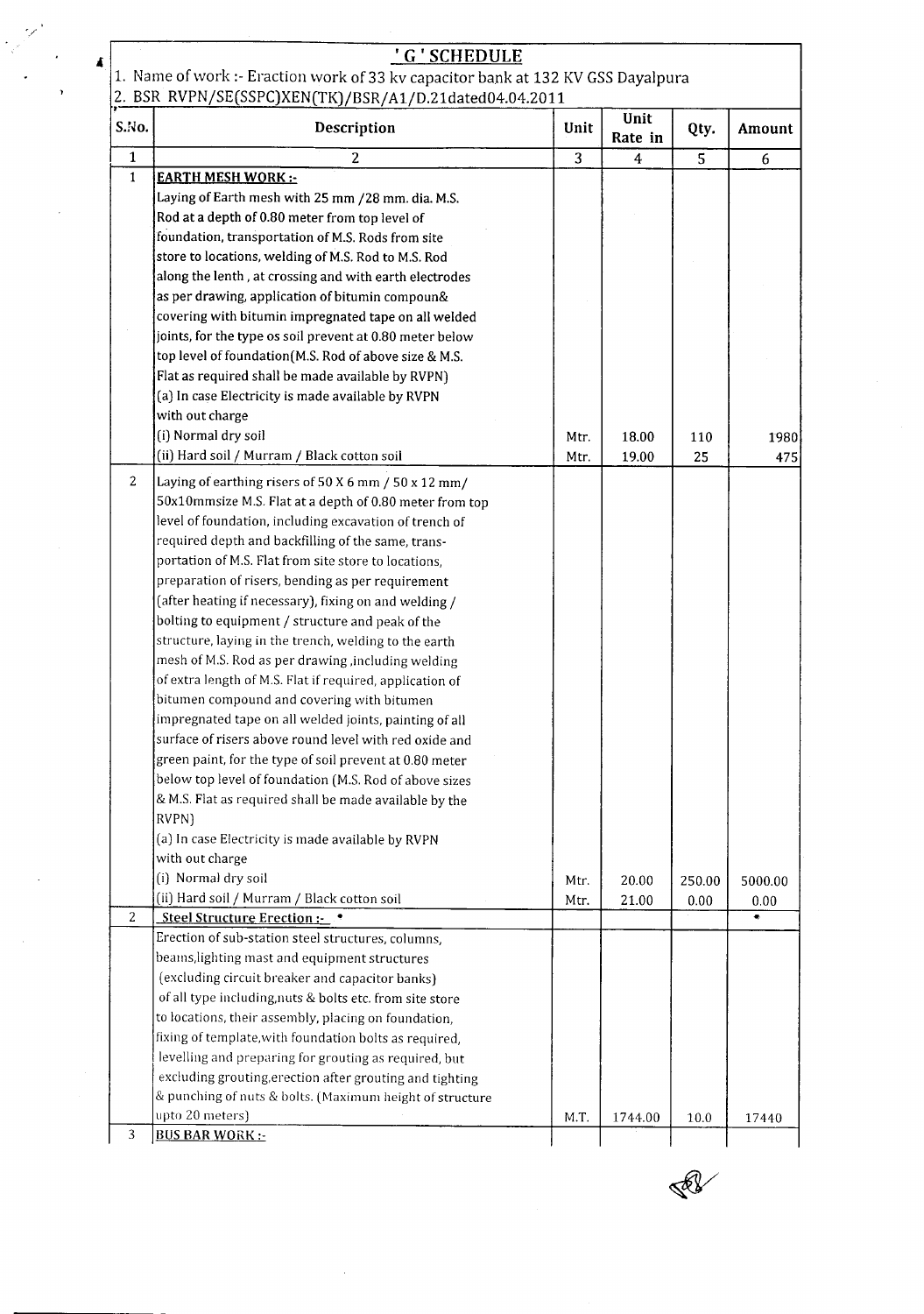|                | Stringing of 220 KV, 132 KV, 33 KV & 11 KV Bus Bar                   |            |         |       |         |
|----------------|----------------------------------------------------------------------|------------|---------|-------|---------|
|                | of ACSR conductor, including transportation of conductor,            |            |         |       |         |
|                | disc insulators and tension hardware from site store to              |            |         |       |         |
|                |                                                                      |            |         |       |         |
|                | location, laying & cutting required length of conductor,             |            |         |       |         |
|                | cleaning and assembly of disc insulators as required                 |            |         |       |         |
|                | alongwith fitting of bolted type or compression type tension         |            |         |       |         |
|                | hardware as made available (Compression                              |            |         |       |         |
|                | machine shall be provided by RVPN on rent free basis),               |            |         |       |         |
|                | making upto one end, stringing of conductors between                 |            |         |       |         |
|                | the beams with specified sag and tension, also equilizing            |            |         |       |         |
|                | sag and fitting spacers and spacer T- clamp for twin conductor,      |            |         |       |         |
|                | for three phases of conductors in each bus - section.                |            |         |       |         |
|                | (I) Single ACSR panther                                              | Sec.       | 875.00  | 1.00  | 875.00  |
| $\overline{4}$ | Jumper of ACSR conductor(3 Nos. Y-type)between bus                   |            |         |       |         |
|                | to equipment, or between equipment to equipment or                   |            |         |       |         |
|                | between bus to bus, including transportation of conductor,           |            |         |       |         |
|                | disc insulators and hardware from site store to location,            |            |         |       |         |
|                | cleaning and assembly of disc insulators as required                 |            |         |       |         |
|                | alongwith fitting of suspension hardware and erection as             |            |         |       |         |
|                | required, cutting required length of conductor, making               |            |         |       |         |
|                | connections, fixing of spacers & spacer T- clamp as required,        |            |         |       |         |
|                | tightening of clamps / connectors, dressing etc.for                  |            |         |       |         |
|                | three phases.                                                        |            |         |       |         |
|                | (I) Single ACSR Zebra / Panther conductor                            | Set        | 250.00  | 13.00 | 3250.00 |
| 5              | STRINGING OF EARTH Wire (size 7/3.15 mm or 7/4 .omm                  |            |         |       |         |
|                | including transpotation of earth wire tension hardware etc.          |            |         |       |         |
|                |                                                                      |            |         |       |         |
|                | from site store location laying and cutting type compretion          |            |         |       |         |
|                | required length of earth wire fitting of bolted type hardware        |            |         |       |         |
|                | (Compression machine shall be provided by RVPN on rent free          |            |         |       |         |
|                | basis) making upat one end stringing of of earthwire between         |            |         |       |         |
|                | structure peaks with specified sag and tension jumper and connecting |            |         |       |         |
|                | earth bond for single earth wire                                     | Each       | 219.00  | 2.00  | 438.00  |
| 5              | Erection of current Transformer/ potentialTransformer/               |            |         |       |         |
|                | capacitive voltage Transformer/Series Reactor/ Residual voltage      |            |         |       |         |
|                | Transformer/Neutral current Transformer with clamps &                |            |         |       |         |
|                | connector, on already errected steel structure including             |            |         |       |         |
|                | transportation from sitestore to locations, fabrication of           |            |         |       |         |
|                | base frame, fixing of terminal connectors, tightening of             |            |         |       |         |
|                | nuts & bolts etc., complete in all respect.                          |            |         |       |         |
|                | (iii) 33 KV C.T.                                                     | Nos.       | 400.00  | 3.00  | 1200.00 |
| 6.             | Erection of Isolators on already errected steel structure            |            |         |       |         |
|                | including transportation of base frame, P.I.s, contacts,             |            |         |       |         |
|                | mechanism box, clamps & connectors etc., from site                   |            |         |       |         |
|                | store to locations, minor fabrication as required, & fixing          |            |         |       |         |
|                | of terminal connectors, etc., adjustment / alignment of              |            |         |       |         |
|                | isolator and its earth blade, if provided, for their smooth          |            |         |       |         |
|                | operation and final adjustment if required                           |            |         |       |         |
|                | after jumpering.Surge counter, tightening                            |            |         |       |         |
|                | of nuts & bolts etc., complete in all respect.                       |            |         |       |         |
|                | (ii) 33 KV                                                           |            |         |       |         |
|                | (a) Without Earth blade                                              | <b>Nos</b> | 688.00  | 1.00  | 688.00  |
|                | (b) With Earth blade                                                 | Nos        | 1025.00 | 2.00  | 2050.00 |
| 7              | erection of 2x33 kv, 5.43 MVAR Cap. Bank With Series Reactor/        |            |         |       |         |
|                | Residual voltage Transformer/Neutral current                         |            |         |       |         |
|                | Transformer including transportionof Equipments,                     |            |         |       |         |
|                |                                                                      |            |         |       |         |

 $\overline{\phantom{a}}$ 

 $\bar{\mathcal{A}}$ 



 $\sim$   $\sim$ 

 $\begin{array}{c} \bullet \\ \bullet \\ \bullet \\ \bullet \end{array}$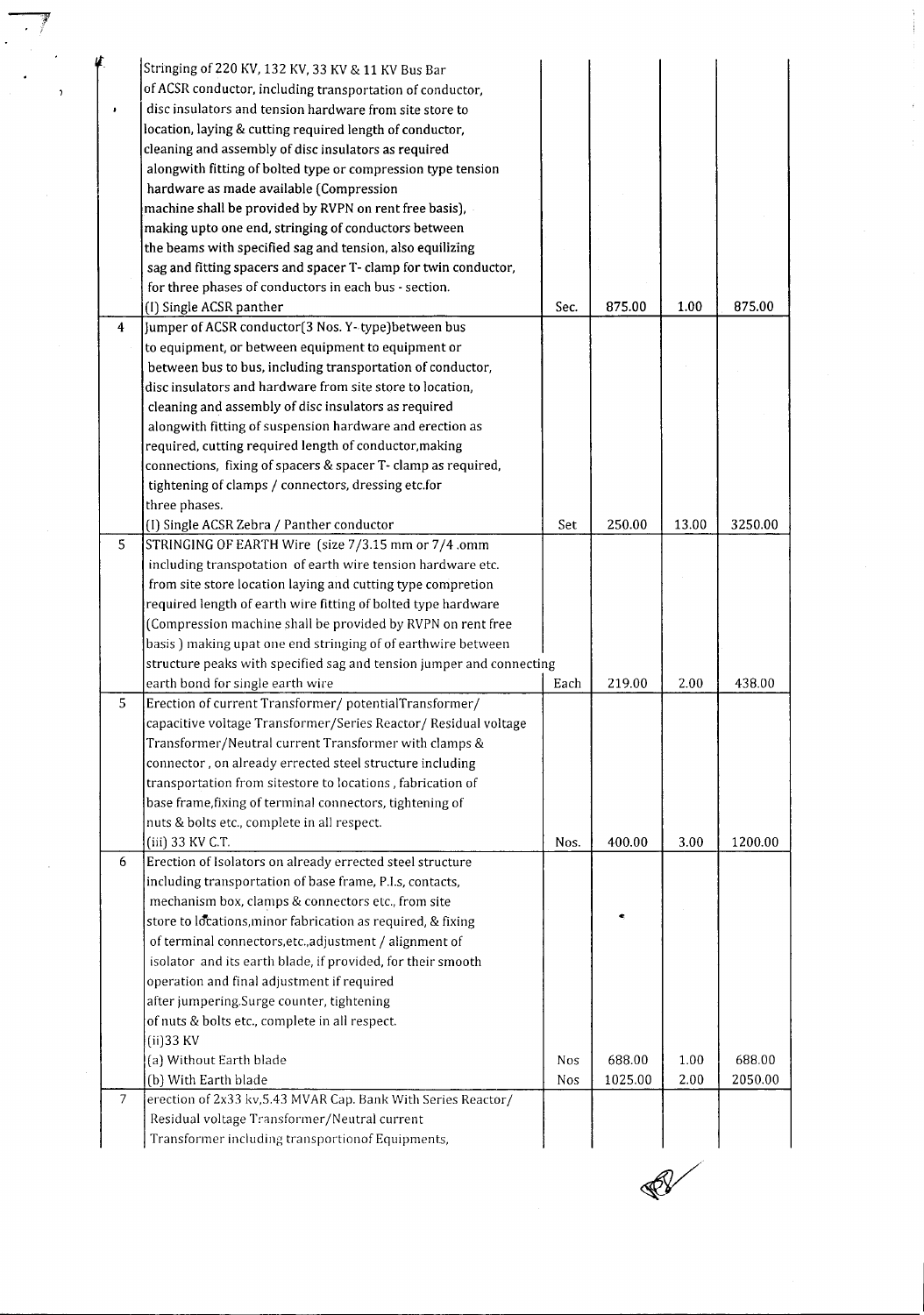|   |    | structure member, nuts&Bolts, washers, clamps& connectors<br>etc. from site store to location, assemble of |             |          |      |          |
|---|----|------------------------------------------------------------------------------------------------------------|-------------|----------|------|----------|
|   |    | structure Their placing on foundation, leveling and preparing for                                          |             |          |      |          |
|   |    | grouting as required and their connections as                                                              |             |          |      |          |
|   |    | per manufactures drawing flxing of terminal                                                                | <b>EACH</b> | 13875.00 | 1.00 | 13875.00 |
|   |    | connectors etc.                                                                                            |             |          |      |          |
| 8 |    | Erection of 33 KV or 11 KV Circuit Breakers,                                                               |             |          |      |          |
|   |    | including transportation of equipment,                                                                     |             |          |      |          |
|   |    | structure members, nuts & bolts, clamp &                                                                   |             |          |      |          |
|   |    | connectors, accessories etc. from site store                                                               |             |          |      |          |
|   |    | to location, assembly of support structure,                                                                |             |          |      |          |
|   |    | their placing on foundation, levelling                                                                     |             |          |      |          |
|   |    | and preparing for grouting as required, but                                                                |             |          |      |          |
|   |    | excluding grouting, assembly / placing of                                                                  |             |          |      |          |
|   |    | poles, mechanism box etc. on support                                                                       |             |          |      |          |
|   |    | structure as per manufacture's drawings                                                                    |             |          |      |          |
|   |    | fitting of terminal connecrors etc. but                                                                    |             |          |      |          |
|   |    | excluding commissioning of CB.                                                                             |             | 5563.00  | 1.00 | 5563.00  |
|   |    | (I) 33 KV or 11 KV outdoor type (VCB/SF6)                                                                  | Nos.        |          |      |          |
|   | 9  | Erection of Post insulator on already                                                                      |             |          |      |          |
|   |    | errected structures including transportation                                                               |             |          |      |          |
|   |    | of P.I.s, nuts & bolts, clamps & connectors,                                                               |             |          |      |          |
|   |    | etc. from site store to locations, fabrication                                                             |             |          |      |          |
|   |    | of base frame & assembly if required, fixing                                                               |             |          |      |          |
|   |    | of clamps, etc.                                                                                            | Nos.        | 56.00    | 6.00 | 336.00   |
|   |    | (i) 33 KV                                                                                                  |             |          |      |          |
|   | 10 | Erection of Control & Relay panels complete                                                                |             |          |      |          |
|   |    | in all respect including transportation from                                                               |             |          |      |          |
|   |    | site store to control room, placing on                                                                     |             |          |      |          |
|   |    | foundation / cable trench as per layout,                                                                   |             |          |      |          |
|   |    | interconnection between control & Relay                                                                    |             |          |      |          |
|   |    | panels and with existing panels, fixing of                                                                 |             |          |      |          |
|   |    | side / top covers and doors, earthing to                                                                   |             |          |      |          |
|   |    | existing earthstrip in control room, connection                                                            |             |          |      |          |
|   |    | of bus wiring to existing panel and between                                                                |             |          |      |          |
|   |    | control and relay panel as required.                                                                       | Nos.        | 475.00   | 1.00 | 475.00   |
|   |    | (ii) Simplex panel, DC Panel, RTCC Panel,                                                                  |             |          |      |          |
|   | 11 | Erection of Marshalling Kiosk / Line matching<br>Unit (LMU) / Line Matching & Distribution                 |             |          |      |          |
|   |    | Unit(LMDU) complete in all respect including                                                               |             |          |      |          |
|   |    | transportation from site store to location,                                                                |             |          |      |          |
|   |    | placing on foundation / cable trench as per                                                                |             |          |      |          |
|   |    | layout, preparing for grouting of foundation                                                               |             |          |      |          |
|   |    | bolts but excluding grouting etc.                                                                          |             |          |      |          |
|   |    | (ii) 33 KV Marshalling Kiosk.                                                                              | Nos.        | 144.00   | 1.00 | 144.00   |
|   |    | LAYING AND TERMINATION OF CABLES                                                                           |             |          |      |          |
|   | 12 | Control Cables:- (I) Laying of P.V.C. insulated                                                            |             |          |      |          |
|   |    | unarmoured / armoured control cable of                                                                     |             |          |      |          |
|   |    | 1.1 KV grade with copper conductor in cable                                                                |             |          |      |          |
|   |    |                                                                                                            |             |          |      |          |
|   |    | trench as per specification as required,                                                                   |             |          |      |          |
|   |    | including transportation of cable drum from                                                                |             |          |      |          |
|   |    | site store to location, laying in cable                                                                    |             |          |      |          |
|   |    | trenches, cutting to required length, placing                                                              |             |          |      |          |
|   |    | them on cable racks / cable trays / cable.                                                                 |             |          |      |          |
|   |    | batten & dressing including removing and                                                                   |             |          |      |          |

ĿX